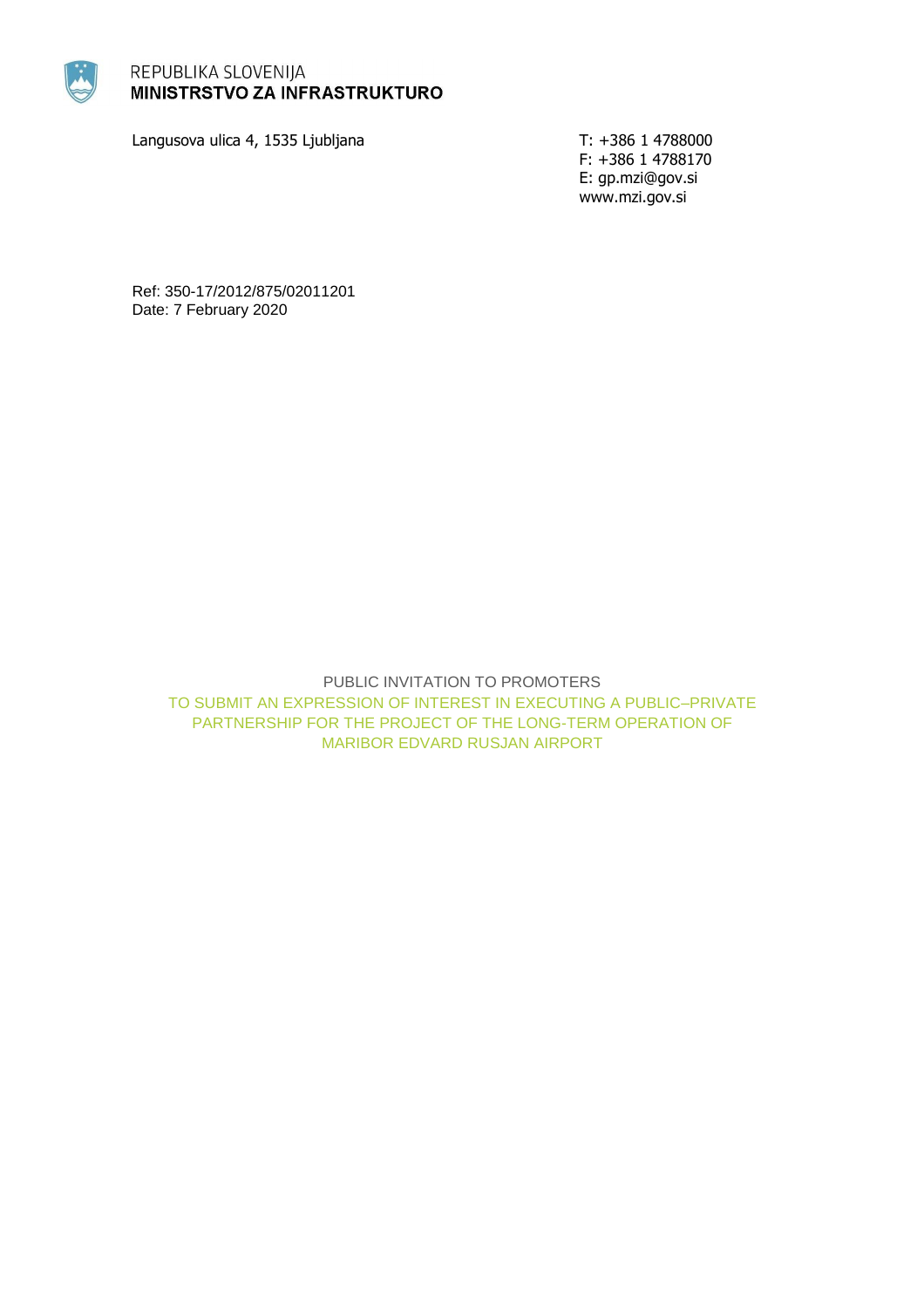#### **1. INVITATION TO PROMOTERS**

Pursuant to Article 32 of the Public-Private Partnership Act (Official Gazette of the Republic of Slovenia, No. 127/06; hereinafter: the ZJZP) and other provisions of the ZJZP relating to the execution of a preliminary procedure, the Ministry of Infrastructure hereby invites all potential promoters to submit their expressions of interest in executing a public-private partnership for the project of the long-term operation of Maribor Edvard Rusjan Airport, in accordance with the instructions below.

#### **2. ABOUT THE PROJECT**

The subject of the private-public partnership is the Maribor Edvard Rusjan Airport project.

Maribor Edvard Rusjan Airport (hereinafter: MERA) is the second-largest international airport in Slovenia, and alongside Ljubljana Jože Pučnik Airport is the only airport suitable for international commercial air traffic. MERA meets the requirements set out in construction regulations, and other requirements set out with regard to the reference code, the category and purpose of the airport, and the volume of air traffic. It holds a valid operating permit.

The Resolution on the definition of the public airports system (Official Gazette of the Republic of Slovenia, No. 78/06) designates MERA as infrastructure of national importance, and it is entered as such in the public utilities register.

It lies in the north-east of the country, on the edge of the Dravsko Polje plain, inside a triangle formed by Maribor and the towns of Ptuj and Slovenska Bistrica. It is located in the municipality of Hoče-Slivnica, and is 9 km from the city of Maribor. In national terms, MERA's catchment area encompasses Maribor and its surroundings, Celje and its surroundings, and the regions of Pomurska, Savinjska-Šaleška and Carinthia. MERA's location has traditionally been defined as good in terms of transport, as it is in the immediate vicinity of the motorway crossing point of the fifth and tenth pan-European corridors, while it has also traditionally been felt that MERA has good opportunities internationally, as with the right level of accessibility and services it could compete with the catchment areas of the airports in Graz, Austria and Zagreb, Croatia.



*Location of Maribor Edvard Rusjan Airport; Source: Google Maps*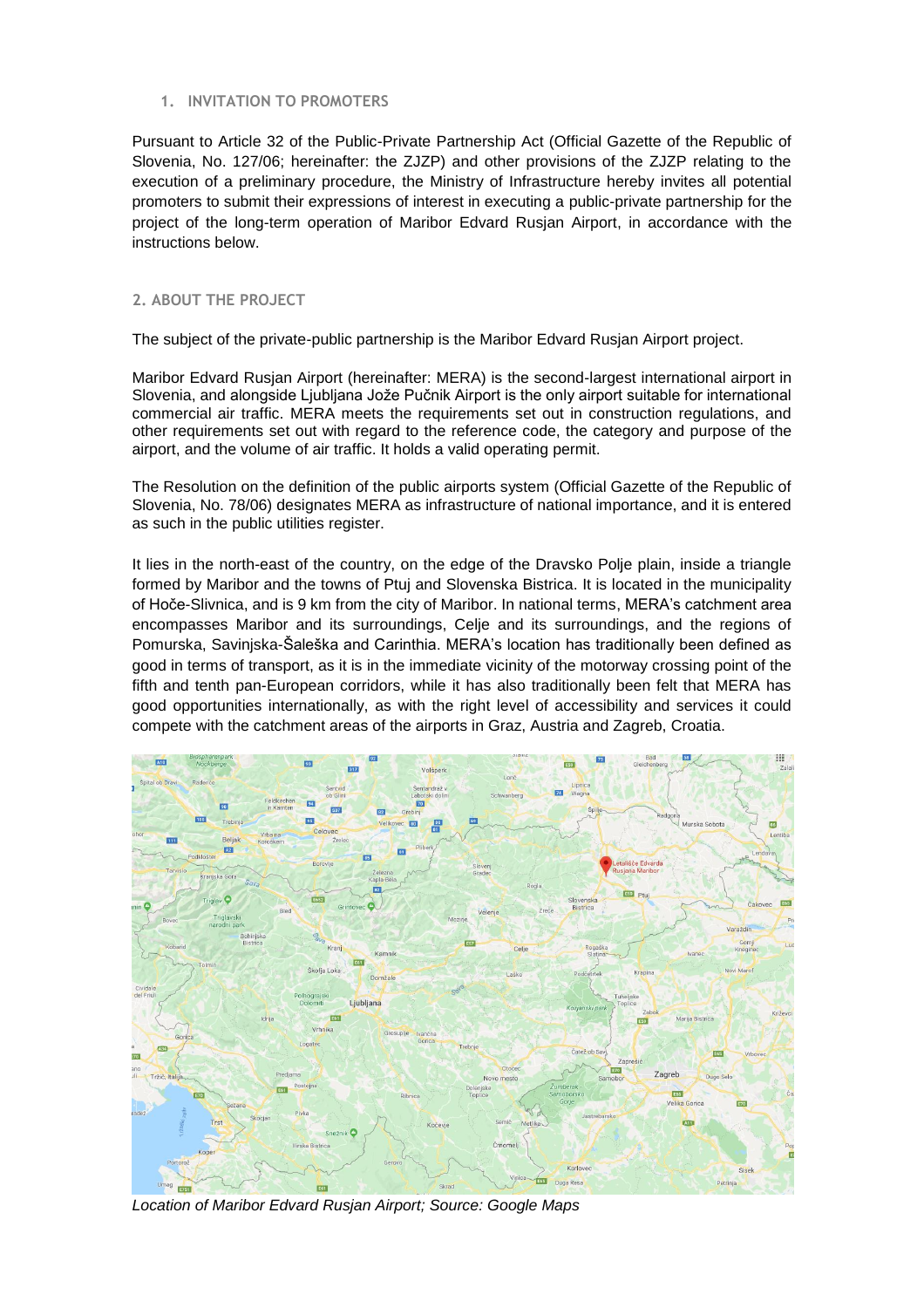The airport operation services are currently being provided by DRI upravljanje investicij d.o.o. on the basis of a contract concluded with the Ministry of Infrastructure.

A national spatial plan is being drafted for MERA, which will provide the basis for modernising the existing airport with regard to the needs of contemporary civil passenger and cargo transport, and revitalising airport and non-airport infrastructure in line with national transport and security requirements under the international (ICAO) and European (EASA) standards.

The long-term operation of the airport is planned within the framework of a public-private partnership, encompassing the development of airport infrastructure and the accompanying commercial programme.

|     | <b>Cadastral</b> | <b>Cadastral</b> | <b>Parcel</b> | <b>Size</b>       |           | Encumbran  |
|-----|------------------|------------------|---------------|-------------------|-----------|------------|
|     | municipalit      | municipalit      | number        | (m <sup>2</sup> ) | Ownership | ces        |
|     | y code           | y                |               |                   |           |            |
| 1.  | 707              | Hotinja Vas      | 242/5         | 29,359            | state     |            |
| 2.  | 707              | Hotinja Vas      | 242/3         | 120               | state     |            |
| 3.  | 707              | Hotinja Vas      | 243/3         | 4,110             | state     |            |
| 4.  | 707              | Hotinja Vas      | 249/2         | 517               | state     |            |
| 5.  | 707              | Hotinja Vas      | 210/6         | 15,032            | state     |            |
| 6.  | 707              | Hotinja Vas      | 219/2         | 9,665             | state     | $\prime$   |
| 7.  | 707              | Hotinja Vas      | 219/34        | 265               | state     | $\prime$   |
| 8.  | 707              | Hotinja Vas      | 219/36        | 3,394             | state     |            |
| 9.  | 707              | Hotinja Vas      | 622/3         | 162               | state     |            |
| 10. | 707              | Hotinja Vas      | 314/1         | 28,847            | state     |            |
| 11. | 707              | Hotinja Vas      | 237/4         | 77,655            | state     |            |
| 12. | 707              | Hotinja Vas      | 312/6         | 41,832            | state     |            |
| 13. | 707              | Hotinja Vas      | 312/7         | 53                | state     |            |
| 14. | 707              | Hotinja Vas      | 320/2         | 6                 | state     |            |
| 15. | 716              | Rače             | 723/3         | 982               | state     |            |
| 16. | 716              | Rače             | 724/2         | 263               | state     |            |
| 17. | 716              | Rače             | 726/4         | 1,118             | state     |            |
| 18. | 716              | Rače             | 727/4         | 1,179             | state     |            |
| 19. | 716              | Rače             | 728/3         | 1,201             | state     | $\prime$   |
| 20. | 705              | Slivnica         | 229/7         | 6,732             | state     |            |
| 21. | 705              | Slivnica         | 230/5         | 79,481            | state     |            |
| 22. | 705              | Slivnica         | 231/4         | 3,597             | state     |            |
| 23. | 705              | Slivnica         | 245/3         | 1,653             | state     |            |
| 24. | 705              | Slivnica         | 247           | 108               | state     |            |
| 25. | 705              | Slivnica         | 426/1         | 75,100            | state     |            |
| 26. | 705              | Slivnica         | 240/10        | 296               | state     |            |
| 27. | 705              | Slivnica         | 230/2         | 55                | state     |            |
| 28. | 694              | Rogoza           | 270/36        | 41,968            | state     |            |
| 29. | 694              | Rogoza           | 270/27        | 7,369             | state     |            |
| 30. | 694              | Rogoza           | 270/19        | 1,748             | state     |            |
| 31. | 706              | Orehova<br>Vas   | 157/9         | 1,321             | state     | quasi      |
|     |                  |                  |               |                   |           | easement   |
|     |                  |                  |               |                   |           | registered |

MERA covers the following land:<sup>1</sup>

<sup>1</sup> As at 31 January 2020

-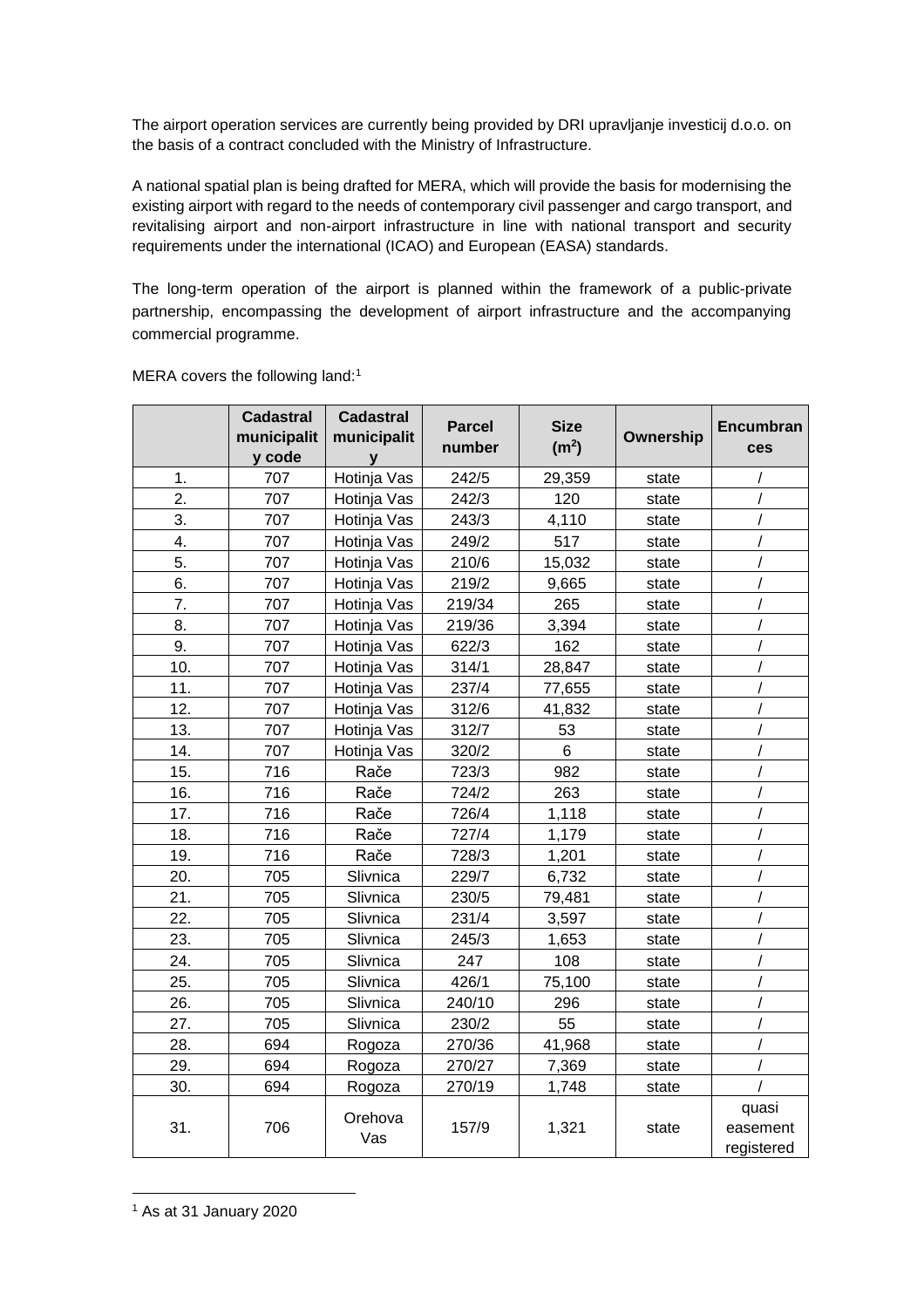| 32. | 706 | Orehova<br>Vas | 157/10 | 1,062   | state | quasi<br>easement<br>registered |
|-----|-----|----------------|--------|---------|-------|---------------------------------|
| 33. | 706 | Orehova<br>Vas | 169/1  | 33,680  | state | $\sqrt{2}$                      |
| 34. | 706 | Orehova<br>Vas | 169/2  | 2,542   | state | $\sqrt{2}$                      |
| 35. | 706 | Orehova<br>Vas | 169/3  | 2,891   | state | /                               |
| 36. | 706 | Orehova<br>Vas | 169/4  | 2,167   | state | /                               |
| 37. | 706 | Orehova<br>Vas | 174/2  | 973     | state | $\sqrt{\phantom{a}}$            |
| 38. | 706 | Orehova<br>Vas | 179/1  | 74,016  | state | quasi<br>easement<br>registered |
| 39. | 706 | Orehova<br>Vas | 185/1  | 805     | state | quasi<br>easement<br>registered |
| 40. | 706 | Orehova<br>Vas | 189/3  | 2,280   | state | $\sqrt{2}$                      |
| 41. | 706 | Orehova<br>Vas | 190/1  | 6,312   | state | quasi<br>easement<br>registered |
| 42. | 706 | Orehova<br>Vas | 198    | 44,737  | state | $\sqrt{\phantom{a}}$            |
| 43. | 706 | Orehova<br>Vas | 645/4  | 213,100 | state | /                               |
| 44. | 706 | Orehova<br>Vas | 201/10 | 13,637  |       |                                 |

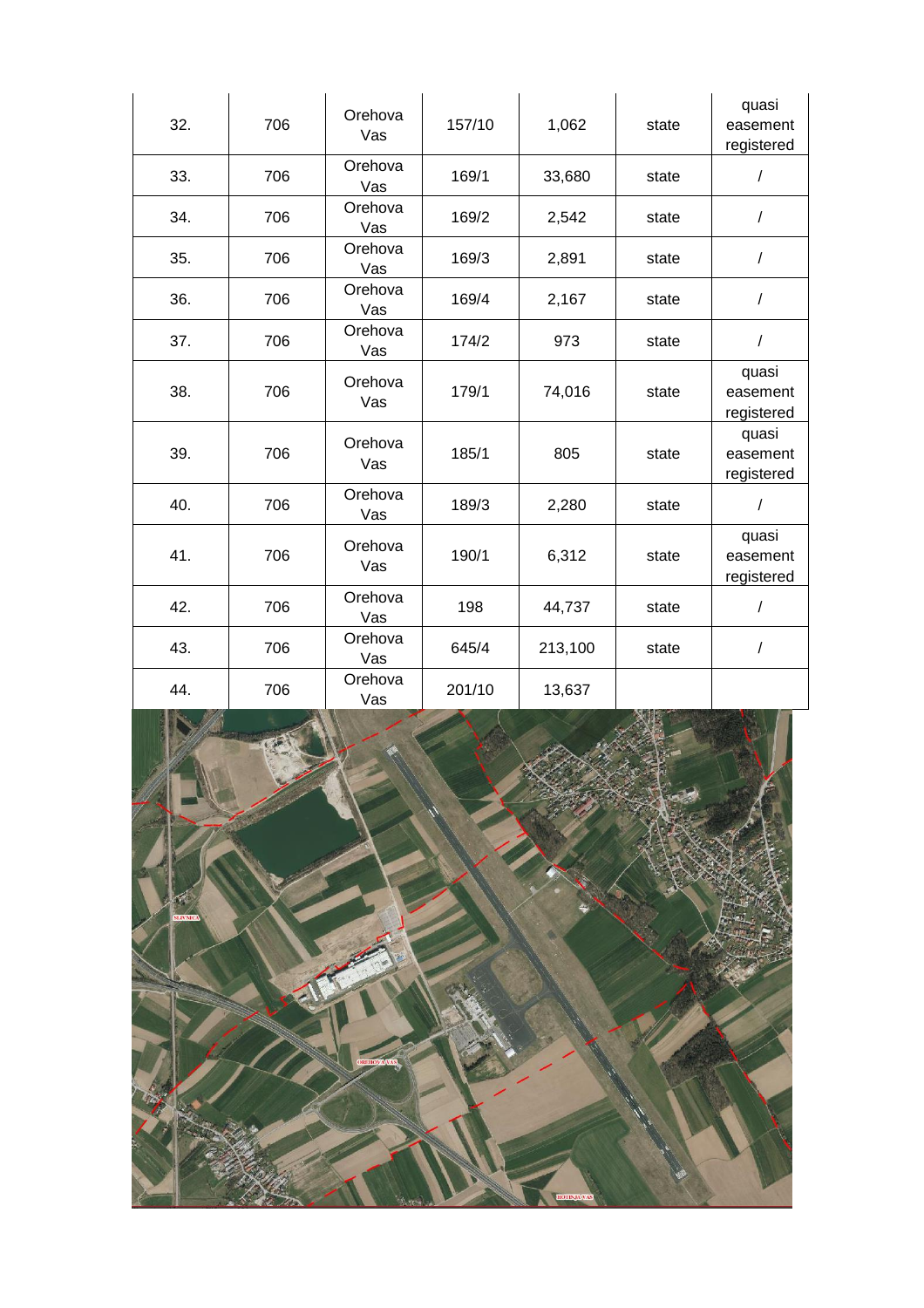## **3. EXECUTION OF PROJECT**

The public partner envisages the realisation of the project within the framework of a public-private partnership, whereby with regard to the content of the programme, the scope of investment, the duration of the relationship, the model and form of the partnership, the risk sharing, the transfer of title and other mutual relations between the future partners it is willing to analyse the proposals that it receives from potential promoters, and to incorporate them in the design of the final form and model of the public-private partnership, within the limits of the public interest that the public partner is safeguarding. Promoters are therefore encouraged to present their own proposals without restriction, provided that they judge that they are financially, economically, technically and legally optimal.

## **4. EXISTING DOCUMENTATION**

Potential promoters may obtain the additional documentation at the disposal of the public partner by sending a request to [gp.mzi@gov.si](mailto:gp.mzi@gov.si) referenced "Javno-zasebno partnerstvo LERM" (MERA public-private partnership).

The documentation that promoters receive by email is confidential in nature, and may only be used for the purposes of preparing an expression of interest.

## **5. PREPARATION OF EXPRESSION OF INTEREST**

## MEETING WITH POTENTIAL PROMOTERS

Before the deadline for submitting expressions of interest, at the request of a potential promoter the public partner shall organise a tour of the location with each promoter separately, within the framework of which it will provide promoters with an opportunity to obtain detailed information about the project.

Potential promoters may send a request for a tour slot to **gp.mzi@gov.si** referenced "Javnozasebno partnerstvo LERM" (MERA public-private partnership).

Participating in the tour is not a requirement for submitting an expression of interest.

## DEADLINE FOR SUBMITTING EXPRESSIONS OF INTEREST

The public partner expects all expressions of interest for a public-private partnership to arrive at the **Ministry of Infrastructure, Langusova ulica 4, 1535 Ljubljana, Slovenia**, by **16 March 2020**. The envelope should be marked "Vloga o zainteresiranosti za izvedbo javno-zasebnega partnerstva za projekt »Letališče Edvarda Rusjana Maribor« - NE ODPIRAJ!!" (Expression of interest in executing public-private partnership for Maribor Edvard Rusjan Airport project - DO NOT OPEN).

# CONTENT OF EXPRESSION OF INTEREST

No forms have been prescribed for submitting expressions of interest. The expression of interest should be submitted on the promoter's own documents.

The expression of interest should contain the following documents:

general information about the promoter, including analysis of its development capacities  $\Box$ and its capabilities,